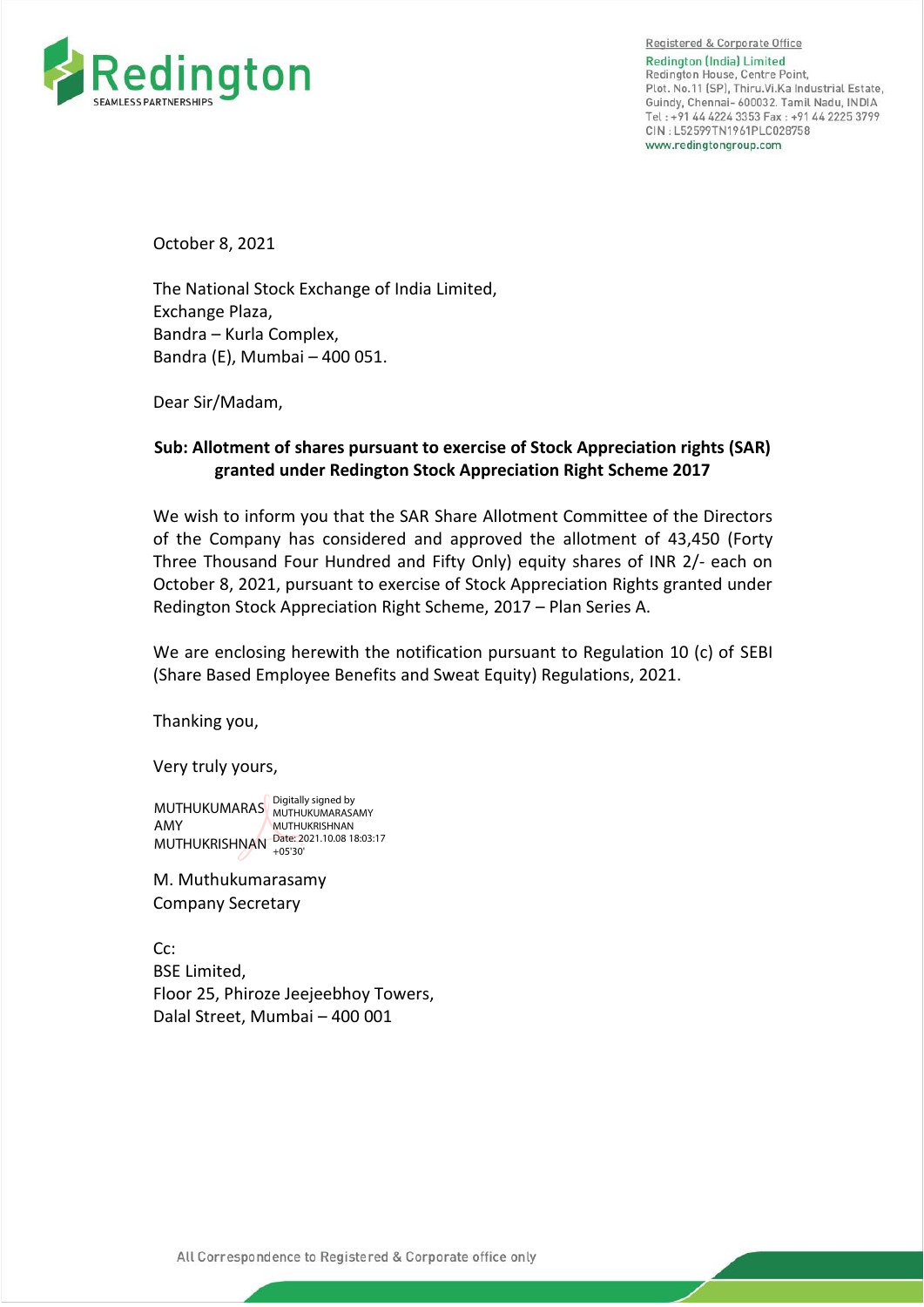

## **REGULATION 10(C) - FORMAT OF NOTIFICATION FOR ISSUE OF SHARES**

| S. No. | <b>PARTICULARS</b>                                                                                                                                   | <b>DETAILS</b>                                                                                                                                                                                                                           |
|--------|------------------------------------------------------------------------------------------------------------------------------------------------------|------------------------------------------------------------------------------------------------------------------------------------------------------------------------------------------------------------------------------------------|
| 1.     | Company name and address of<br><b>Registered Office</b>                                                                                              | Redington (India) Limited<br>"Centre Point", Plot No. 11 (SP), Thiru Vi Ka<br>Industrial Estate, Guindy, Chennai 600032                                                                                                                  |
| 2.     | Name of the Stock Exchanges on which<br>the company's shares are listed                                                                              | National Stock Exchange of India Limited and<br><b>BSE Limited</b>                                                                                                                                                                       |
| 3.     | Filing date of the statement referred in<br>regulation 10(b) of the SEBI (Share Based<br>Employee Benefits) Regulations, 2014<br>with Stock Exchange | February 20, 2018                                                                                                                                                                                                                        |
| 4.     | Filing Number, if any                                                                                                                                | NSE: NSE/LIST/15284<br>$\bullet$<br>BSE: DCS/IPO/AJ/ESOP-IP/2695/2017-18                                                                                                                                                                 |
| 5.     | Title of the Scheme pursuant to which<br>shares are issued, if any                                                                                   | Redington Stock Appreciation Right Scheme,<br>2017                                                                                                                                                                                       |
| 6.     | Kind of security to be listed                                                                                                                        | <b>Equity Shares</b>                                                                                                                                                                                                                     |
| 7.     | Par value of the shares                                                                                                                              | INR 2/- per equity share                                                                                                                                                                                                                 |
| 8.     | Date of issue of shares                                                                                                                              | October 8, 2021                                                                                                                                                                                                                          |
| 9.     | Number of shares issued                                                                                                                              | 43,450 equity shares                                                                                                                                                                                                                     |
| 10.    | Share Certificate No., if applicable                                                                                                                 | <b>NA</b>                                                                                                                                                                                                                                |
| 11.    | Distinctive number of the share, if<br>applicable                                                                                                    | 79,24,14,245 to 79,24,57,694 (both inclusive)                                                                                                                                                                                            |
| 12.    | ISIN Number of the shares if issued in<br>Demat                                                                                                      | INE891D01026                                                                                                                                                                                                                             |
| 13.    | Exercise price per share                                                                                                                             | INR 2/- per equity share                                                                                                                                                                                                                 |
| 14.    | Premium per share                                                                                                                                    | Employees were issued equity shares at face<br>value and premium amount on the shares<br>allotted is borne by the Company out of<br>reserves created for Stock Appreciation Rights.<br>No premium amount is payable by the<br>employees. |